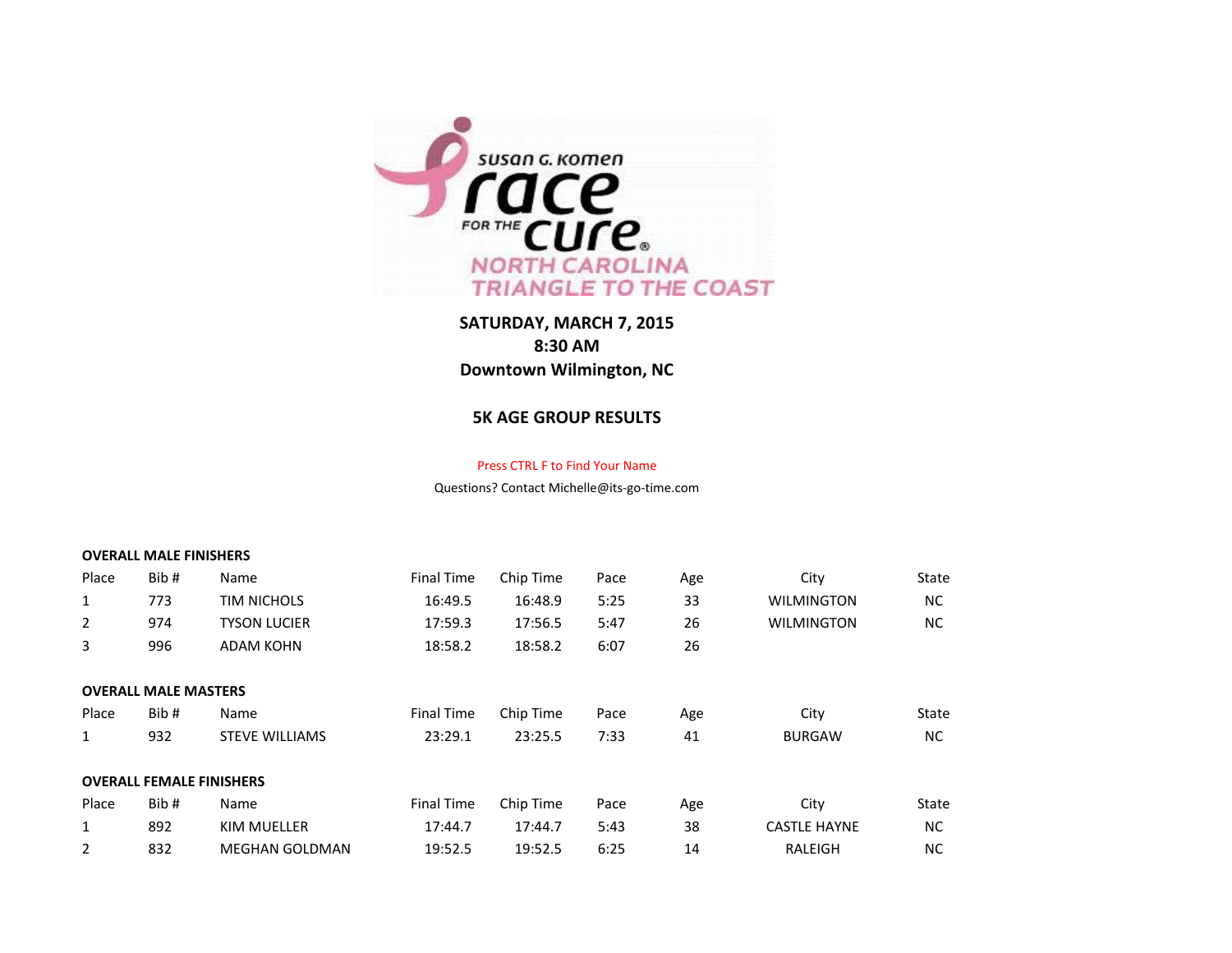| 3                   | 788                           | <b>CODY HOFFMAN</b>    | 21:59.0           | 21:57.7   | 7:05  | 38             | <b>WILMINGTON</b>         | <b>NC</b> |
|---------------------|-------------------------------|------------------------|-------------------|-----------|-------|----------------|---------------------------|-----------|
|                     | <b>OVERALL FEMALE MASTERS</b> |                        |                   |           |       |                |                           |           |
| Place               | Bib#                          | Name                   | <b>Final Time</b> | Chip Time | Pace  | Age            | City                      | State     |
| $\mathbf{1}$        | 900                           | <b>LISA RUGER</b>      | 24:15.8           | 24:07.8   | 7:47  | 45             | <b>WILMINGTON</b>         | NC        |
|                     | MALE 12 & UNDER               |                        |                   |           |       |                |                           |           |
| Place               | Bib#                          | Name                   | <b>Final Time</b> | Chip Time | Pace  | Age            | City                      | State     |
| $\mathbf{1}$        | 905                           | <b>CONNOR SCHAUDT</b>  | 25:23.1           | 25:23.1   | 8:11  | 12             | <b>WILMINGTON</b>         | NC        |
| $\overline{2}$      | 907                           | <b>TYLER SCHAUDT</b>   | 25:23.2           | 25:18.9   | 8:10  | 10             | <b>WILMINGTON</b>         | <b>NC</b> |
| 3                   | 830                           | <b>MATTHEW GILL</b>    | 30:11.4           | 30:11.4   | 9:44  | 8              | <b>WILMINGTON</b>         | <b>NC</b> |
| 4                   | 829                           | <b>HARRISON GILL</b>   | 33:53.1           | 33:45.2   | 10:53 | $\overline{7}$ | <b>WILMINGTON</b>         | <b>NC</b> |
| 5                   | 894                           | <b>BRENDAN PIRNAY</b>  | 49:13.0           | 49:10.3   | 15:52 | 12             | <b>WILMINGTON</b>         | <b>NC</b> |
| <b>MALE 13 - 19</b> |                               |                        |                   |           |       |                |                           |           |
| Place               | Bib#                          | Name                   | <b>Final Time</b> | Chip Time | Pace  | Age            | City                      | State     |
| $\mathbf{1}$        | 962                           | <b>ETHAN SCHERM</b>    | 23:22.8           | 23:14.7   | 7:30  | 14             | <b>WILMINGTON</b>         | NC        |
| $\overline{2}$      | 834                           | <b>TANNER GREEN</b>    | 23:45.6           | 23:45.6   | 7:40  | 17             | <b>ROSMAN</b>             | <b>NC</b> |
| 3                   | 918                           | <b>JAYSON THORPE</b>   | 36:32.6           | 36:22.3   | 11:44 | 18             | RANDLEMAN                 | <b>NC</b> |
| 4                   | 919                           | <b>WESLEE THORPE</b>   | 39:42.0           | 39:32.8   | 12:45 | 14             | RANDLEMAN                 | <b>NC</b> |
| 5                   | 914                           | PATRICK SOBIESIENSKI   | 57:39.2           | 55:46.0   | 17:59 | 18             | <b>RICHLANDS</b>          | NC.       |
| MALE 20 - 29        |                               |                        |                   |           |       |                |                           |           |
| Place               | Bib#                          | Name                   | <b>Final Time</b> | Chip Time | Pace  | Age            | City                      | State     |
| $\mathbf{1}$        | 819                           | <b>LEWIS DEW</b>       | 21:39.5           | 21:33.2   | 6:57  | 23             | <b>ROSE HILL</b>          | NC        |
| $\overline{2}$      | 730                           | MICHAEL FECK           | 23:44.5           | 23:35.2   | 7:36  | 27             | <b>WILMINGTON</b>         | <b>NC</b> |
| 3                   | 726                           | <b>BRAD CUNNINGHAM</b> | 24:19.3           | 24:19.3   | 7:51  | 29             | <b>WILMINGTON</b>         | NC.       |
| 4                   | 965                           | <b>TREVOR GILBRIDE</b> | 24:21.2           | 24:21.2   | 7:51  | 26             | <b>WILMINGTON</b>         | <b>NC</b> |
| 5                   | 733                           | STEPHEN KAMINSKAS      | 24:39.6           | 24:32.8   | 7:55  | 25             | <b>WILMINGTON</b>         | <b>NC</b> |
| 6                   | 938                           | ZACHARY COWAN          | 25:04.6           | 24:20.2   | 7:51  | 21             | <b>HUBERT</b>             | <b>NC</b> |
| $\overline{7}$      | 786                           | <b>BRYAN WOOD</b>      | 25:04.6           | 24:50.0   | 8:01  | 26             | <b>WILMINGTON</b>         | <b>NC</b> |
| 8                   | 840                           | <b>JOE HANNA</b>       | 25:18.3           | 25:11.1   | 8:07  | 26             | <b>NORTH MYRTLE BEACH</b> | SC        |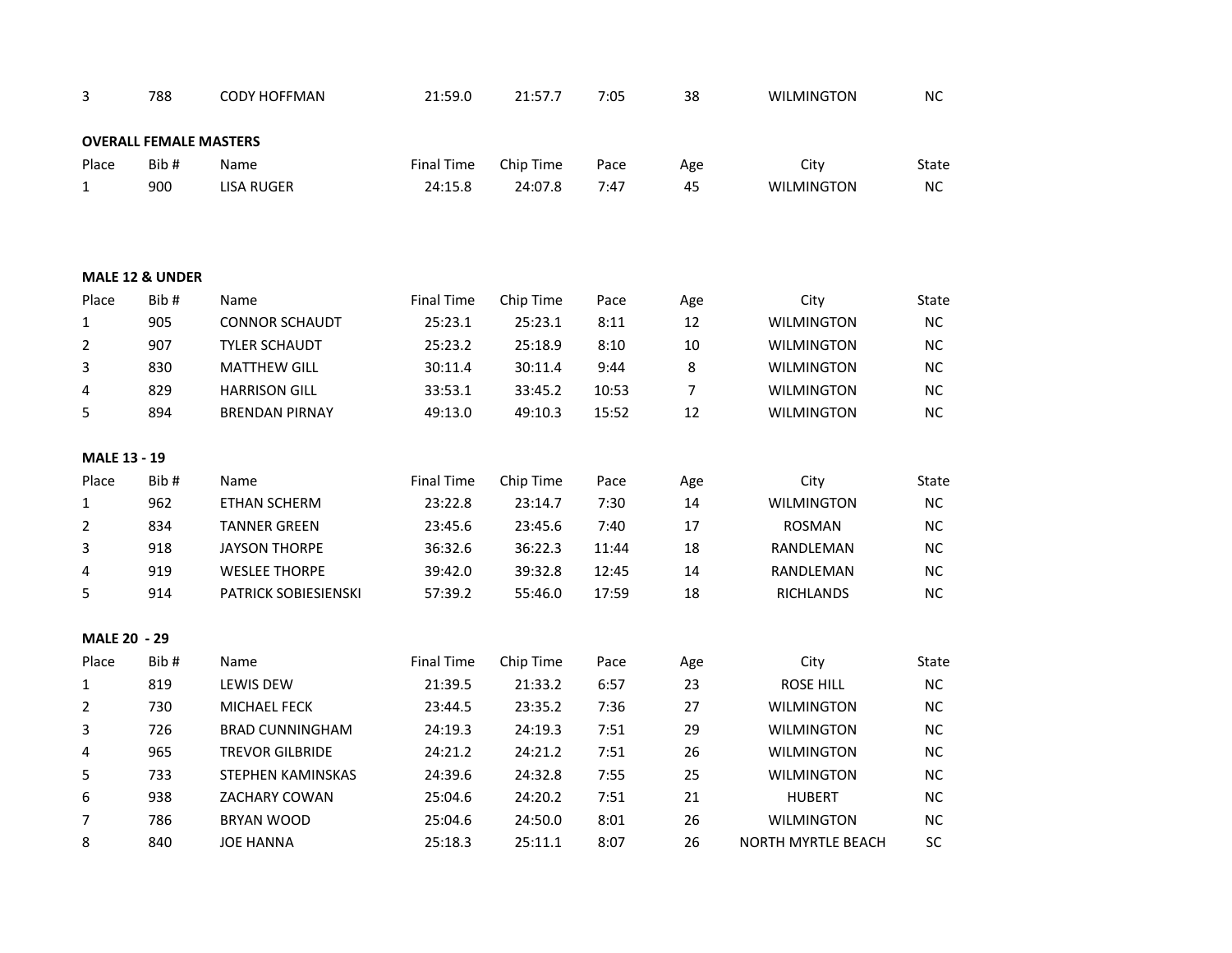| 9                   | 732  | <b>KYLE JOHNSON</b>       | 25:53.7           | 25:47.1   | 8:19  | 26  | <b>WILMINGTON</b>     | <b>NC</b> |
|---------------------|------|---------------------------|-------------------|-----------|-------|-----|-----------------------|-----------|
| 10                  | 737  | <b>AARON WARD</b>         | 27:41.5           | 27:27.8   | 8:51  | 25  | <b>DELCO</b>          | NC        |
| 11                  | 727  | DANIEL DIMARCO            | 27:47.6           | 27:31.7   | 8:53  | 25  | <b>WILMINGTON</b>     | <b>NC</b> |
| 12                  | 875  | <b>JEREMY MCVAY</b>       | 29:29.5           | 29:18.1   | 9:27  | 23  | <b>JACKSONVILLE</b>   | NC        |
| 13                  | 889  | ZACHARY O'CONNOR          | 29:29.6           | 29:29.6   | 9:31  | 26  | <b>JACKSONVILLE</b>   | $NC$      |
| 14                  | 779  | <b>BLAKE TESNOW</b>       | 31:11.5           | 31:07.1   | 10:02 | 25  | <b>ROSMAN</b>         | NC        |
| 15                  | 947  | MICHAEL PATE              | 53:52.8           | 53:52.8   | 17:23 | 28  | SOUTHPORT             | NC        |
| 16                  | 940  | <b>JUSTIN ELLENBERGER</b> | 57:21.6           | 56:28.1   | 18:13 | 25  | RALEIGH               | NC        |
| MALE 30 - 39        |      |                           |                   |           |       |     |                       |           |
| Place               | Bib# | Name                      | <b>Final Time</b> | Chip Time | Pace  | Age | City                  | State     |
| $\mathbf{1}$        | 810  | <b>MATT CHAMBLISS</b>     | 20:02.8           | 20:02.8   | 6:28  | 38  | <b>JACKSONVILLE</b>   | NC        |
| $\overline{2}$      | 782  | <b>CHRIS WHITLOCK</b>     | 21:03.2           | 21:02.5   | 6:47  | 31  | <b>BREVARD</b>        | NC        |
| 3                   | 954  | <b>BRANDON MILLER</b>     | 23:03.9           | 22:49.4   | 7:22  | 32  | <b>BURGAW</b>         | NC        |
| $\overline{4}$      | 731  | PETER FERGUSON            | 26:01.9           | 25:54.9   | 8:21  | 34  | <b>WILMINGTON</b>     | NC        |
| 5                   | 880  | <b>KEVIN MILLER</b>       | 26:04.9           | 25:57.2   | 8:22  | 36  | <b>WILMINGTON</b>     | $NC$      |
| 6                   | 772  | MISAEL OTERO              | 26:47.9           | 26:47.9   | 8:38  | 36  | <b>WILMINGTON</b>     | NC        |
| $\overline{7}$      | 725  | <b>MATTHEW BURKHART</b>   | 26:51.5           | 26:42.9   | 8:37  | 32  | LELAND                | NC        |
| 8                   | 748  | <b>MATTHEW ORR</b>        | 27:08.8           | 26:46.1   | 8:38  | 31  | <b>WILMINGTON</b>     | NC        |
| $\boldsymbol{9}$    | 836  | <b>JASON HALL</b>         | 28:49.1           | 28:42.6   | 9:15  | 35  | <b>WILMINGTON</b>     | NC        |
| 10                  | 967  | <b>TROY SCHAUDT</b>       | 30:07.6           | 30:07.6   | 9:43  | 37  | <b>WILMINGTON</b>     | NC        |
| 11                  | 855  | <b>BRETT KEELER</b>       | 35:54.8           | 35:54.8   | 11:35 | 32  | <b>CAROLINA BEACH</b> | <b>NC</b> |
| 12                  | 948  | <b>ANDERW PIERCE</b>      | 39:46.3           | 39:24.4   | 12:43 | 32  | <b>WILMINGTON</b>     | <b>NC</b> |
| 13                  | 746  | <b>ROBERT MILTON</b>      | 41:43.6           | 41:43.6   | 13:27 | 36  | <b>WILMINGTON</b>     | NC        |
| <b>MALE 40 - 49</b> |      |                           |                   |           |       |     |                       |           |
| Place               | Bib# | Name                      | <b>Final Time</b> | Chip Time | Pace  | Age | City                  | State     |
| $\mathbf{1}$        | 824  | <b>JAMES CHARLET</b>      | 24:15.0           | 24:15.0   | 7:49  | 46  | <b>WILMINGTON</b>     | NC        |
| $\overline{2}$      | 850  | <b>JOE JOHNSON</b>        | 24:17.8           | 24:14.8   | 7:49  | 44  | <b>WILMINGTON</b>     | $NC$      |
| 3                   | 867  | <b>MATTHEW MAGNE</b>      | 25:01.7           | 24:53.5   | 8:02  | 44  | <b>WILMINGTON</b>     | NC        |
| $\overline{4}$      | 937  | <b>MATT COWAN</b>         | 25:55.3           | 25:12.1   | 8:08  | 44  | <b>HUBERT</b>         | $NC$      |
| 5                   | 827  | <b>SAMMY FLOWERS</b>      | 30:30.7           | 30:07.4   | 9:43  | 45  | <b>CASTLE HAYNE</b>   | <b>NC</b> |
| 6                   | 791  | <b>JEFF CAMDEN</b>        | 31:15.0           | 30:53.6   | 9:58  | 42  | RALEIGH               | NC        |
| $\overline{7}$      | 957  | RICHARD TOLER             | 32:16.7           | 31:51.9   | 10:16 | 46  | <b>WILMINGTON</b>     | NC        |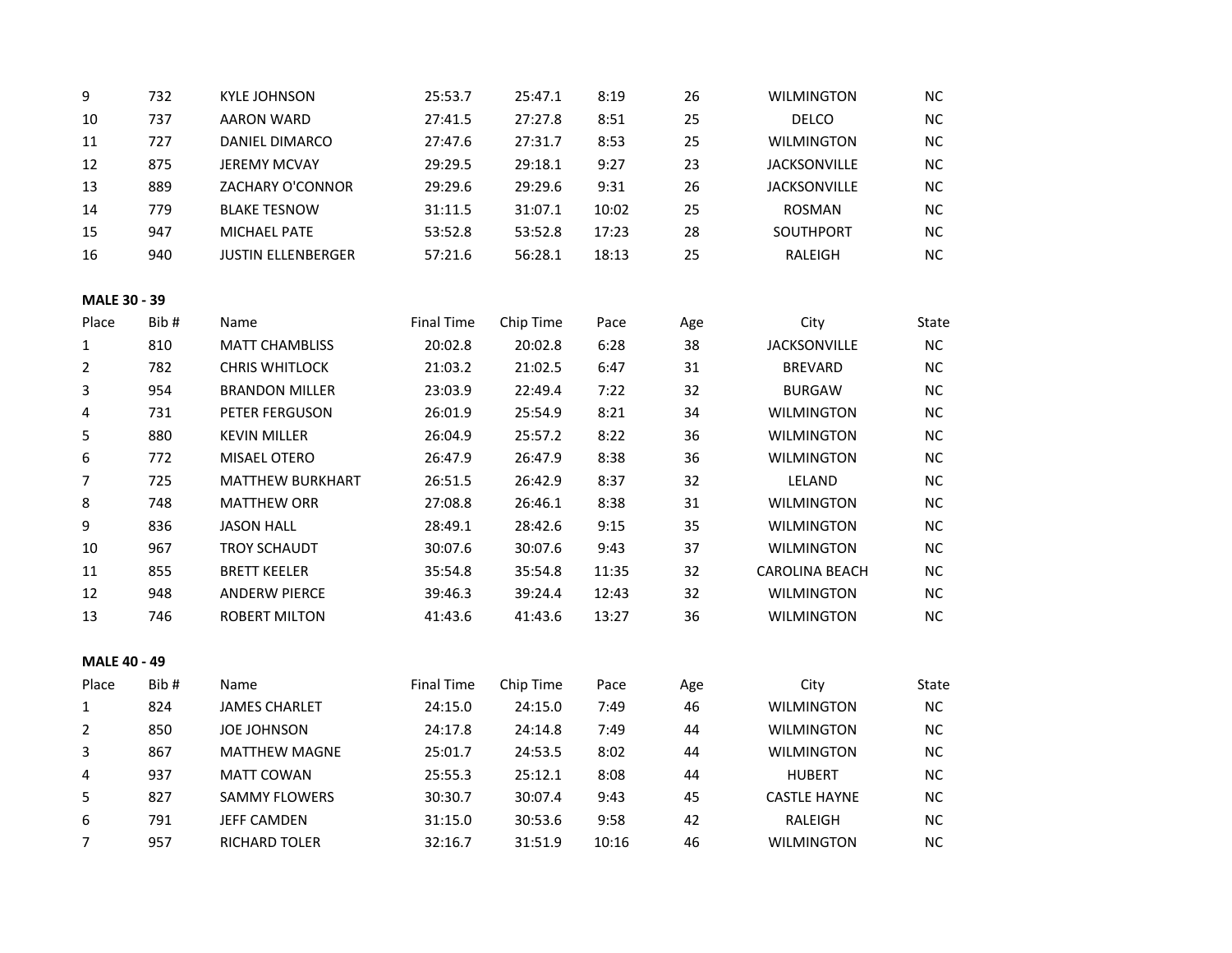| 8                   | 784  | <b>NICK LAWLER</b>       | 33:02.3           | 31:41.9   | 10:13 | 41  | <b>WILMINGTON</b>       | <b>NC</b> |
|---------------------|------|--------------------------|-------------------|-----------|-------|-----|-------------------------|-----------|
| 9                   | 952  | <b>MARK WHIPSKEY</b>     | 34:35.0           | 34:35.0   | 11:09 | 46  |                         |           |
| 10                  | 728  | <b>JIMMY EVANS</b>       | 34:56.3           | 34:35.0   | 11:09 | 47  | <b>CHAPIN</b>           | SC        |
| 11                  | 953  | <b>JOHN FUSSELL</b>      | 37:17.1           | 37:07.4   | 11:58 | 42  | <b>HAMPSTEAD</b>        | <b>NC</b> |
| 12                  | 777  | <b>MIKE JONES</b>        | 39:57.6           | 39:57.6   | 12:53 | 40  | <b>BREVARD</b>          | $NC$      |
| 13                  | 778  | <b>STEVE REESE</b>       | 1:13:08.7         | 1:11:42.7 | 23:08 | 43  | <b>DACULA</b>           | GA        |
| <b>MALE 50 - 59</b> |      |                          |                   |           |       |     |                         |           |
| Place               | Bib# | Name                     | <b>Final Time</b> | Chip Time | Pace  | Age | City                    | State     |
| $\mathbf{1}$        | 745  | <b>SCOTT HENDERSON</b>   | 25:23.4           | 25:20.9   | 8:10  | 51  | <b>HAMPSTEAD</b>        | NC        |
| $\overline{2}$      | 868  | <b>DON MARCUM</b>        | 27:41.6           | 27:37.4   | 8:55  | 56  | <b>WILMINGTON</b>       | NC        |
| 3                   | 708  | <b>CHARLIE HARDY</b>     | 29:32.0           | 29:12.7   | 9:25  | 59  | <b>KURE BEACH</b>       | NC        |
| 4                   | 805  | <b>CHARLES BONEY</b>     | 30:18.1           | 30:09.3   | 9:44  | 58  | <b>WILMINGTON</b>       | <b>NC</b> |
| 5                   | 701  | <b>JEFF LIPPS</b>        | 33:37.7           | 33:03.8   | 10:40 | 54  | <b>WILMINGTON</b>       | NC        |
| 6                   | 851  | <b>WILLIAM KARNS</b>     | 34:42.3           | 34:32.9   | 11:08 | 56  | <b>WILMINGTON</b>       | NC        |
| $\overline{7}$      | 903  | <b>DOUG SAUER</b>        | 35:17.0           | 34:50.6   | 11:14 | 54  | <b>WHISPERING PINES</b> | <b>NC</b> |
| 8                   | 751  | <b>JOHN TARASCO</b>      | 35:19.3           | 34:36.7   | 11:10 | 55  | <b>WILMINGTON</b>       | $NC$      |
| 9                   | 865  | <b>TOR LJUNG</b>         | 42:23.4           | 41:54.1   | 13:31 | 52  | <b>WILMINGTON</b>       | NC        |
| 10                  | 958  | <b>MARK WHITLOCK</b>     | 43:48.5           | 42:42.3   | 13:46 | 58  | <b>BREVARD</b>          | NC        |
| 11                  | 797  | <b>RAY KIVETT</b>        | 47:12.2           | 47:12.2   | 15:14 | 58  | <b>GREENSBORO</b>       | NC        |
| MALE 60 - 69        |      |                          |                   |           |       |     |                         |           |
| Place               | Bib# | Name                     | <b>Final Time</b> | Chip Time | Pace  | Age | City                    | State     |
| $\mathbf{1}$        | 826  | <b>PATRICK FINN</b>      | 26:50.5           | 26:50.5   | 8:39  | 62  | LELAND                  | NC        |
| $\overline{2}$      | 761  | <b>ED PIPER</b>          | 29:30.6           | 29:18.8   | 9:27  | 66  | JACKSONVILLE            | $NC$      |
| 3                   | 713  | <b>GARY TEACHEY</b>      | 44:27.1           | 44:27.1   | 14:20 | 65  | <b>WILMINGTON</b>       | $NC$      |
| 4                   | 852  | MITCH KATZMAN            | 52:23.1           | 51:46.1   | 16:42 | 61  | LELAND                  | NC        |
| <b>MALE 70+</b>     |      |                          |                   |           |       |     |                         |           |
| Place               | Bib# | Name                     | <b>Final Time</b> | Chip Time | Pace  | Age | City                    | State     |
| $\mathbf{1}$        | 792  | <b>FRANK W GOTTBRATH</b> | 37:03.0           | 37:03.0   | 11:57 | 72  | LELAND                  | NC        |
| $\overline{2}$      | 711  | <b>EUGENE HUGUELET</b>   | 37:23.6           | 37:14.2   | 12:01 | 80  | <b>WILMINGTON</b>       | NC        |

**FEMALE 12 & UNDER**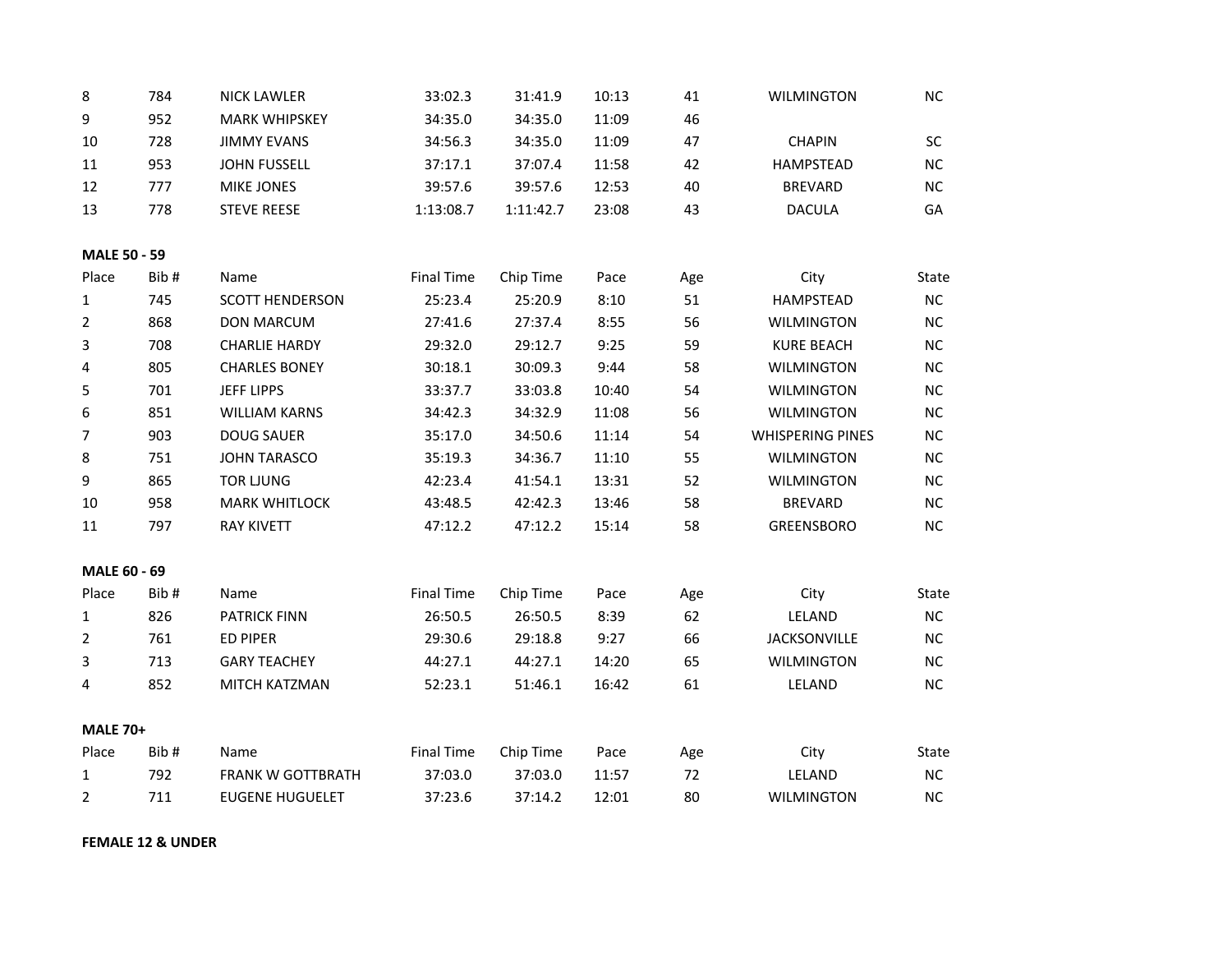| Place                 | Bib#                  | Name                      | <b>Final Time</b> | Chip Time | Pace  | Age    | City                  | State     |
|-----------------------|-----------------------|---------------------------|-------------------|-----------|-------|--------|-----------------------|-----------|
| 1                     | 790                   | <b>GRACE CAMDEN</b>       | 31:15.0           | 30:53.3   | 9:58  | $11\,$ | RALEIGH               | NC        |
| 2                     | 841                   | <b>ELLE HARMON</b>        | 39:51.4           | 39:51.4   | 12:51 | 8      | <b>WILMINGTON</b>     | NC        |
|                       |                       |                           |                   |           |       |        |                       |           |
|                       | <b>FEMALE 13 - 19</b> |                           |                   |           |       |        |                       |           |
| Place                 | Bib#                  | Name                      | <b>Final Time</b> | Chip Time | Pace  | Age    | City                  | State     |
| $\mathbf{1}$          | 703                   | SOPHIA BRADFORD           | 26:15.9           | 26:15.9   | 8:28  | 13     | <b>WILMINGTON</b>     | NC        |
| $\overline{2}$        | 759                   | <b>DANIELLE MOSS</b>      | 40:56.2           | 40:44.2   | 13:08 | 19     | <b>HUBERT</b>         | NC        |
| 3                     | 846                   | <b>SIERRA HOUSTON</b>     | 49:13.8           | 49:11.0   | 15:52 | 15     | <b>WILMINGTON</b>     | NC        |
| <b>FEMALE 20 - 29</b> |                       |                           |                   |           |       |        |                       |           |
| Place                 | Bib#                  | Name                      | <b>Final Time</b> | Chip Time | Pace  | Age    | City                  | State     |
| $\mathbf{1}$          | 893                   | <b>KRISTEN PETERS</b>     | 24:17.2           | 24:15.3   | 7:49  | 29     | <b>WASHINGTON</b>     | DC        |
| $\overline{2}$        | 734                   | <b>ALLISON MILLER</b>     | 26:10.8           | 26:10.8   | 8:26  | 27     | <b>WILMINGTON</b>     | NC        |
| 3                     | 899                   | REBECCA ALVARADO          | 26:41.3           | 26:36.1   | 8:35  | 28     | <b>WILMINGTON</b>     | <b>NC</b> |
| 4                     | 771                   | <b>MEGHAN LARSON</b>      | 26:47.3           | 26:41.4   | 8:36  | 27     | <b>WILMINGTON</b>     | NC        |
| 5                     | 766                   | <b>JENNIFER WYNN</b>      | 27:34.1           | 27:23.5   | 8:50  | 29     | <b>HUBERT</b>         | <b>NC</b> |
| 6                     | 724                   | <b>ASHLEY ALFORD</b>      | 27:41.2           | 27:26.7   | 8:51  | 27     | <b>WILMINGTON</b>     | <b>NC</b> |
| $\overline{7}$        | 768                   | <b>NATALYN BACHEK</b>     | 27:45.4           | 27:40.0   | 8:55  | 28     | <b>WILMINGTON</b>     | NC        |
| 8                     | 717                   | SAMANTHA WARD             | 28:18.4           | 28:18.4   | 9:08  | 27     | RIEGELWOOD            | <b>NC</b> |
| 9                     | 736                   | <b>MASON TRULUCK</b>      | 29:35.1           | 29:22.5   | 9:28  | 25     | <b>WILMINGTON</b>     | <b>NC</b> |
| $10\,$                | 770                   | <b>VERONICA ENNIS</b>     | 30:01.2           | 29:56.0   | 9:39  | 28     | <b>WILMINGTON</b>     | <b>NC</b> |
| 11                    | 781                   | <b>BRIDGETTE WHITLOCK</b> | 30:06.7           | 29:58.1   | 9:40  | 29     | <b>BREVARD</b>        | NC        |
| 12                    | 758                   | PAMELA MOLL               | 30:19.0           | 30:19.0   | 9:47  | 23     | <b>JACKSONVILLE</b>   | NC        |
| 13                    | 896                   | <b>AUGUSTA RAMSEY</b>     | 30:44.5           | 30:15.9   | 9:45  | 25     | <b>WILMINGTON</b>     | NC        |
| 14                    | 780                   | <b>CHELSEA TESNOW</b>     | 31:42.9           | 31:38.8   | 10:12 | 24     | <b>ROSMAN</b>         | <b>NC</b> |
| 15                    | 882                   | DAYLEN MOORE              | 32:30.6           | 32:22.4   | 10:26 | 26     | <b>WILMINGTON</b>     | <b>NC</b> |
| 16                    | 916                   | AMANDA SYVERTSEN          | 32:33.7           | 32:14.9   | 10:24 | 27     | RALEIGH               | <b>NC</b> |
| 17                    | 739                   | <b>HEATHER NEYLON</b>     | 33:39.5           | 33:09.2   | 10:42 | 29     | LELAND                | <b>NC</b> |
| 18                    | 951                   | <b>ELIZABETH WARREN</b>   | 34:24.8           | 34:00.7   | 10:58 | 29     | SHALLOTTE             | NC        |
| 19                    | 904                   | KATIE SAUERBREY           | 34:37.0           | 34:20.5   | 11:05 | 25     | <b>SOUTHERN PINES</b> | <b>NC</b> |
| 20                    | 849                   | <b>HEATHER HUTCHINS</b>   | 35:13.8           | 34:56.3   | 11:16 | 24     | CHARLOTTE             | <b>NC</b> |
| 21                    | 876                   | <b>KALA MCVAY</b>         | 35:16.2           | 35:16.2   | 11:23 | 22     | <b>JACKSONVILLE</b>   | NC        |
| 22                    | 888                   | <b>CAYLA O'CONNOR</b>     | 35:16.3           | 35:16.3   | 11:23 | 26     | <b>JACKSONVILLE</b>   | NC        |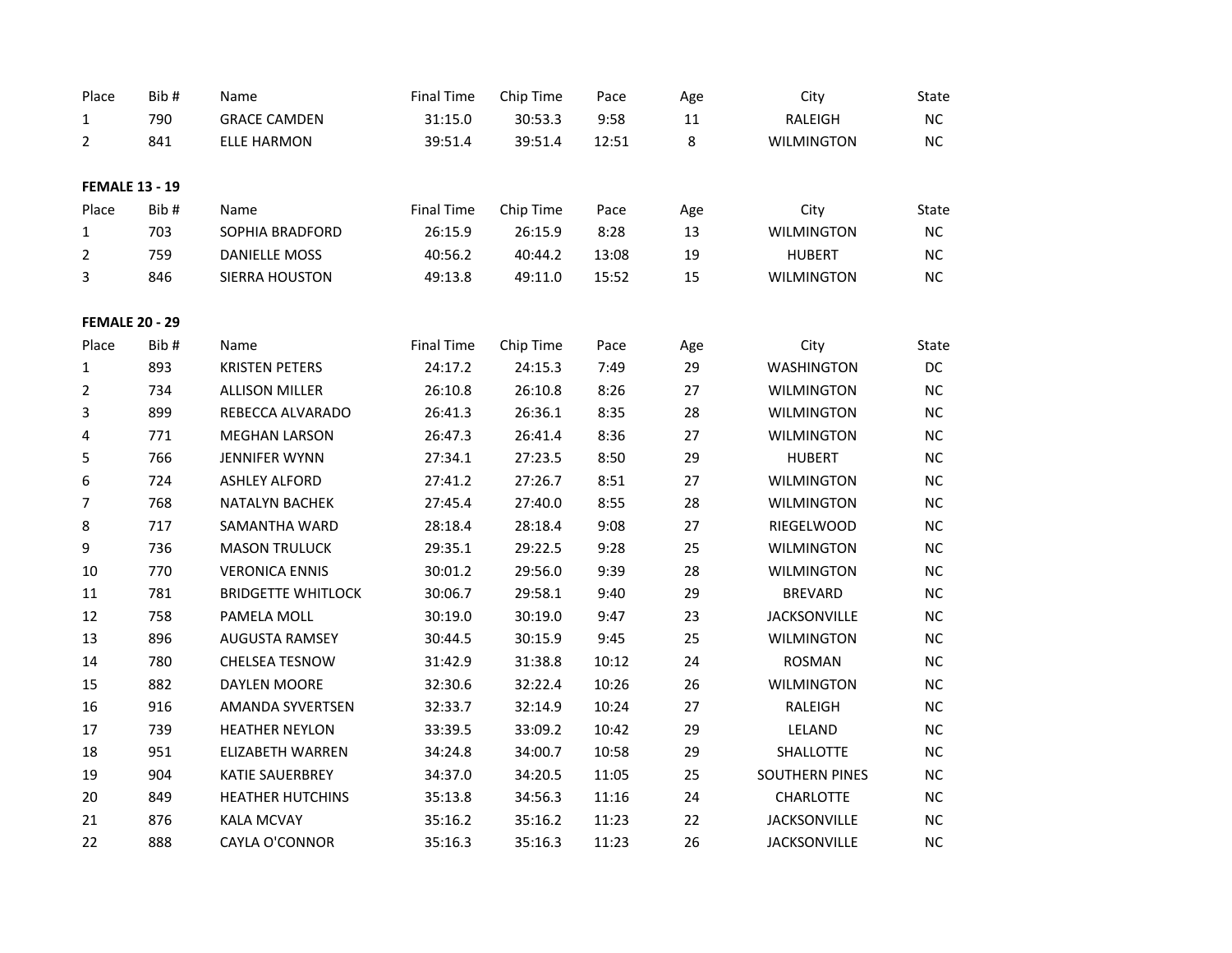| 23                    | 902  | <b>COURTNEY SAUER</b>       | 35:16.8           | 34:50.8   | 11:14 | 25  | <b>WHISPERING PINES</b> | <b>NC</b> |                 |
|-----------------------|------|-----------------------------|-------------------|-----------|-------|-----|-------------------------|-----------|-----------------|
| 24                    | 837  | <b>MARIA HALL</b>           | 36:01.0           | 35:59.5   | 11:36 | 25  | <b>WILMINGTON</b>       | NC        |                 |
| 25                    | 760  | TANA PETERMAN               | 37:00.6           | 37:00.6   | 11:56 | 27  | <b>JACKSONVILLE</b>     | NC        |                 |
| 26                    | 735  | <b>LINDSAY TOLER</b>        | 38:26.5           | 38:26.5   | 12:24 | 28  | <b>WILMINGTON</b>       | $NC$      |                 |
| 27                    | 796  | SAMANTHA VENIER             | 49:43.1           | 49:43.1   | 16:02 | 28  | <b>ROCKY POINT</b>      | NC        |                 |
| 28                    | 960  | <b>RITA BUFFKIN</b>         | 51:27.5           | 51:13.5   | 16:31 | 27  | <b>WILMINGTON</b>       | <b>NC</b> |                 |
| 29                    | 775  | <b>CASSIE GREEN</b>         | 54:52.8           | 54:52.8   | 17:42 | 23  | <b>ROSMAN</b>           | $NC$      |                 |
| 30                    | 783  | <b>JOANNA WHITMIRE</b>      | 54:54.6           | 54:44.6   | 17:39 | 23  | <b>WILMINGTON</b>       | $NC$      |                 |
| 31                    | 715  | LAURA FURPLESS              | 57:15.5           | 57:07.1   | 18:25 | 28  | LELAND                  | $NC$      |                 |
| 32                    | 939  | <b>BRITTANY ELLENBERGER</b> | 57:19.5           | 57:19.5   | 18:29 | 25  | <b>HUBERT</b>           | <b>NC</b> |                 |
| <b>FEMALE 30 - 39</b> |      |                             |                   |           |       |     |                         |           |                 |
| Place                 | Bib# | Name                        | <b>Final Time</b> | Chip Time | Pace  | Age | City                    | State     |                 |
| $\mathbf{1}$          | 972  | <b>KARA DUFFY</b>           | 23:55.7           | 23:49.6   | 7:41  | 31  | <b>WILMINGTON</b>       | <b>NC</b> |                 |
| $\overline{2}$        | 884  | KATHLEEN MOYER              | 25:30.9           | 25:27.0   | 8:13  | 37  | <b>WILMINGTON</b>       | $NC$      |                 |
| 3                     | 857  | <b>JENNIFER KOPKA</b>       | 25:45.8           | 25:45.8   | 8:18  | 35  | HAMPSTEAD               | NC        |                 |
| 4                     | 933  | <b>TESSA WOLFARTH</b>       | 25:56.0           | 25:45.5   | 8:18  | 34  | <b>WILMINGTON</b>       | NC        |                 |
| 5                     | 853  | <b>SUZY KEARNS</b>          | 26:03.5           | 26:03.5   | 8:24  | 32  | <b>WILMINGTON</b>       | NC        |                 |
| 6                     | 942  | <b>CASSANDRA DEMATTEIS</b>  | 26:08.6           | 25:49.0   | 8:20  | 30  | <b>WILMINGTON</b>       | $NC$      |                 |
| $\overline{7}$        | 806  | <b>SARA BRANNON</b>         | 26:16.7           | 26:13.8   | 8:27  | 38  | HAMPSTEAD               | NC        |                 |
| 8                     | 866  | <b>CRYSTAL LOESCH</b>       | 27:56.7           | 27:50.8   | 8:59  | 33  | <b>WILMINGTON</b>       | NC        |                 |
| 9                     | 831  | <b>JESSICA GLEASON</b>      | 28:03.2           | 28:00.4   | 9:02  | 31  | <b>WASHINGTON</b>       | DC        |                 |
| 10                    | 930  | ESMERALDA WERNLI            | 28:26.5           | 28:26.5   | 9:10  | 39  | <b>JACKSONVILLE</b>     | NC        |                 |
| 11                    | 719  | KIM LAMBERT                 | 28:28.8           | 28:13.4   | 9:06  | 38  | <b>WILMINGTON</b>       | $NC$      |                 |
| $12\,$                | 869  | LINDSAY MARTINI             | 28:50.0           | 28:44.3   | 9:16  | 30  | <b>WILMINGTON</b>       | <b>NC</b> |                 |
| 13                    | 833  | NICOLE GRAY                 | 28:51.7           | 28:51.7   | 9:18  | 38  | <b>CAROLINA BEACH</b>   | NC        |                 |
| 14                    | 906  | <b>KELLY SCHAUDT</b>        | 29:08.3           | 29:03.8   | 9:22  | 38  | <b>WILMINGTON</b>       | <b>NC</b> |                 |
| 15                    | 858  | <b>SHANNON KRUEGER</b>      | 29:14.4           | 29:14.4   | 9:26  | 32  | <b>WILMINGTON</b>       | NC        |                 |
| 16                    | 741  | AMBER SHEETS                | 29:47.2           | 29:31.6   | 9:31  | 34  | <b>WILMINGTON</b>       | $NC$      |                 |
| 17                    | 787  | <b>CHRISTY WEIR</b>         | 30:12.5           | 29:46.2   | 9:36  | 35  | GREENSBORO              | $NC$      |                 |
| 18                    | 910  | SHAWNA SHELTON              | 30:14.1           | 30:14.1   | 9:45  | 32  | <b>WILMINGTON</b>       | NC        |                 |
| 19                    | 514  | <b>VICKI HOWE</b>           | 32:00.8           | 31:47.4   | 10:15 | 39  | <b>SNEADS FERRY</b>     | <b>NC</b> | <b>SURVIVOR</b> |
| 20                    | 720  | <b>KRISTIN LANCASTER</b>    | 32:39.8           | 32:39.8   | 10:32 | 36  | <b>WILMINGTON</b>       | NC        |                 |
| 21                    | 738  | <b>JENN JEDREY</b>          | 33:30.5           | 33:03.2   | 10:40 | 32  | WILMINGTON              | <b>NC</b> |                 |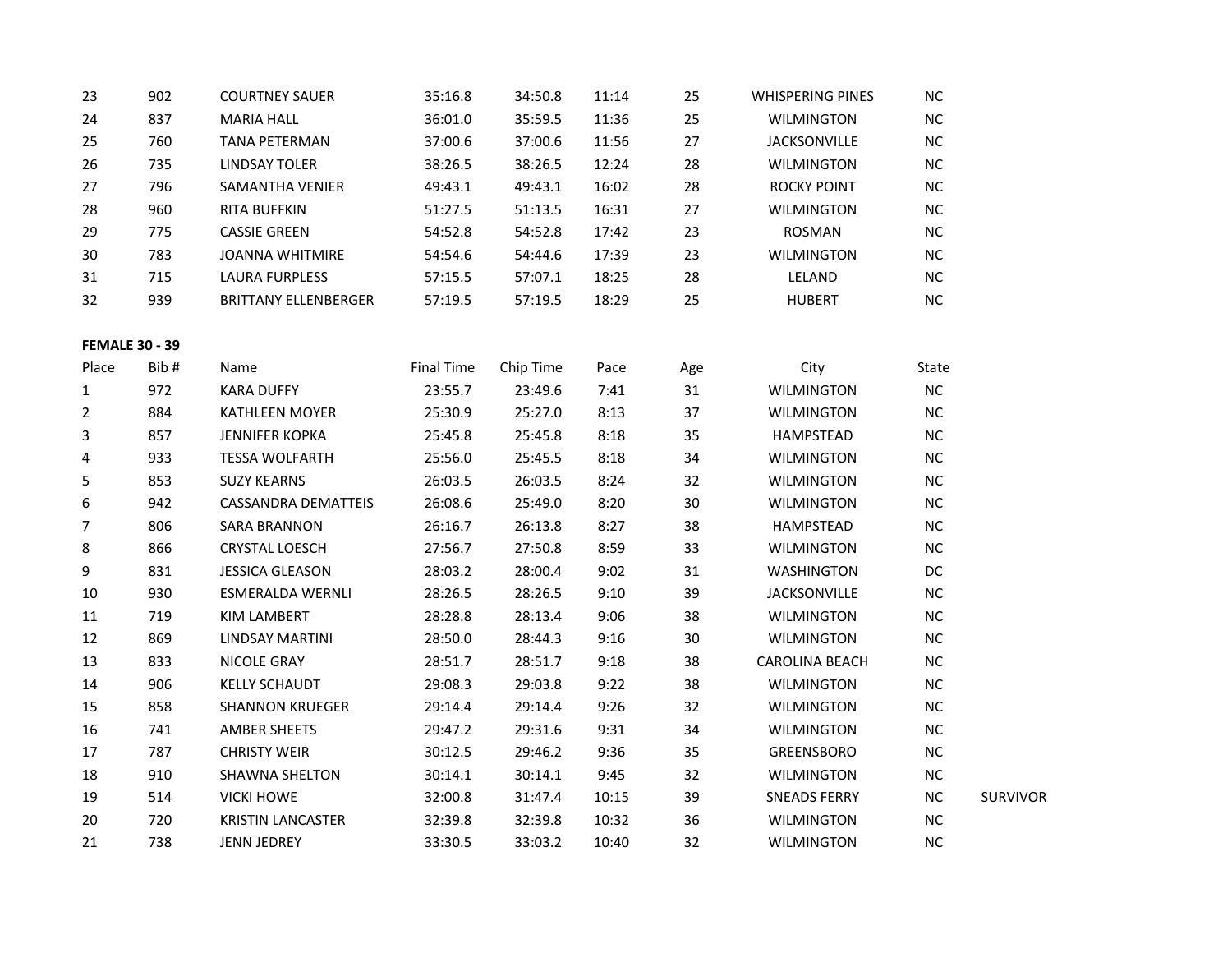| 22                    | 912  | MELISSA SMITH                | 33:54.2           | 33:34.4   | 10:50 | 38  | <b>WILMINGTON</b>     | NC        |                 |
|-----------------------|------|------------------------------|-------------------|-----------|-------|-----|-----------------------|-----------|-----------------|
| 23                    | 721  | <b>MELLISSA DIONESOTES</b>   | 33:59.3           | 33:59.3   | 10:58 | 32  | <b>WILMINGTON</b>     | $NC$      |                 |
| 24                    | 973  | <b>AMY WHITE</b>             | 34:05.3           | 33:43.9   | 10:53 | 31  | <b>WILMINGTON</b>     | $NC$      |                 |
| 25                    | 799  | <b>DONNA AVERY</b>           | 34:20.6           | 34:18.0   | 11:04 | 36  | <b>PINK HILL</b>      | NC        |                 |
| 26                    | 744  | <b>BRANDY GREEN</b>          | 35:50.7           | 35:23.6   | 11:25 | 36  | <b>WILMINGTON</b>     | $NC$      |                 |
| 27                    | 895  | <b>KAYSIE PRALLE</b>         | 35:54.9           | 35:54.9   | 11:35 | 36  | <b>CAROLINA BEACH</b> | $NC$      |                 |
| 28                    | 823  | <b>KIMBERLY EASON</b>        | 37:04.1           | 37:04.1   | 11:57 | 34  | <b>WILMINGTON</b>     | NC        |                 |
| 29                    | 718  | SUMMERLEE KING               | 37:40.8           | 37:40.8   | 12:09 | 30  | <b>WILMINGTON</b>     | NC        |                 |
| 30                    | 803  | <b>ALISON BARINGER</b>       | 37:49.9           | 37:32.7   | 12:06 | 33  | <b>WILMINGTON</b>     | $NC$      |                 |
| 31                    | 776  | <b>EMILY JONES</b>           | 39:53.4           | 39:46.1   | 12:50 | 35  | <b>BREVARD</b>        | $NC$      |                 |
| 32                    | 815  | <b>DANA CRATER</b>           | 39:59.7           | 39:59.7   | 12:54 | 33  | <b>WILMINGTON</b>     | NC        |                 |
| 33                    | 944  | <b>HEATHER LINQUIST-BULL</b> | 44:42.3           | 42:45.7   | 13:47 | 39  | <b>WILMINGTON</b>     | NC        |                 |
| 34                    | 507  | <b>TAMMY TANN</b>            | 49:42.7           | 49:42.7   | 16:02 | 36  | <b>WILMINGTON</b>     | $NC$      | <b>SURVIVOR</b> |
| 35                    | 845  | <b>CYNDIE HOLT</b>           | 49:56.9           | 49:26.0   | 15:57 | 37  | LELAND                | <b>NC</b> |                 |
| 36                    | 508  | <b>MELISSA BOLTON</b>        | 50:23.2           | 49:58.9   | 16:07 | 38  | <b>WILMINGTON</b>     | $NC$      | <b>SURVIVOR</b> |
| 37                    | 946  | <b>ASHLEY PATE</b>           | 53:52.4           | 53:17.4   | 17:11 | 32  | SOUTHPORT             | NC        |                 |
| 38                    | 870  | <b>JESSICA MAURER</b>        | 54:54.8           | 54:08.5   | 17:28 | 39  | <b>WILMINGTON</b>     | NC        |                 |
| 39                    | 874  | <b>KALIEN MCDOLE</b>         | 54:56.7           | 54:00.4   | 17:25 | 31  | <b>WAKE FOREST</b>    | $NC$      |                 |
| 40                    | 878  | <b>MARISSA MEYERS</b>        | 54:57.0           | 54:09.2   | 17:28 | 32  | <b>WILMINGTON</b>     | $NC$      |                 |
| 41                    | 856  | <b>CLARE KINLAW</b>          | 57:47.3           | 57:47.3   | 18:38 | 38  | <b>WILMINGTON</b>     | $NC$      |                 |
| 42                    | 842  | <b>KENDRA HARRISON</b>       | 1:01:07.1         | 59:22.7   | 19:09 | 37  | <b>WILMINGTON</b>     | $NC$      |                 |
| 43                    | 913  | NICOLE SMITH                 | 1:12:11.0         | 1:10:04.2 | 22:36 | 34  | HAMPSTEAD             | NC        |                 |
| <b>FEMALE 40 - 49</b> |      |                              |                   |           |       |     |                       |           |                 |
| Place                 | Bib# | Name                         | <b>Final Time</b> | Chip Time | Pace  | Age | City                  | State     |                 |
| 1                     | 801  | <b>ALYSON BAHR</b>           | 24:20.8           | 24:16.5   | 7:50  | 44  | LAKE WACCAMAW         | $NC$      |                 |
| $\overline{2}$        | 800  | CHERYL ANDRISON              | 24:33.2           | 24:33.2   | 7:55  | 40  | <b>HAMPSTEAD</b>      | NC        |                 |
| 3                     | 929  | <b>BETSY WEINBERG</b>        | 25:20.2           | 25:20.2   | 8:10  | 42  | <b>WILMINGTON</b>     | $NC$      |                 |
| 4                     | 716  | <b>LAURA TOTTEN</b>          | 25:29.7           | 25:29.7   | 8:13  | 41  | LELAND                | $NC$      |                 |
| 5                     | 909  | STEPHANIE SCOTT              | 26:20.0           | 26:20.0   | 8:30  | 47  | <b>WILMINGTON</b>     | NC        |                 |
| 6                     | 526  | <b>CASSIE VICK</b>           | 27:24.1           | 27:21.0   | 8:49  | 45  | HAMPSTEAD             | $NC$      | <b>SURVIVOR</b> |
| 7                     | 883  | <b>SUSAN MOREAU</b>          | 28:01.5           | 27:56.0   | 9:01  | 40  | <b>WILMINGTON</b>     | <b>NC</b> |                 |
| 8                     | 807  | SHAMEENA BROACH              | 28:02.6           | 27:51.9   | 8:59  | 44  | <b>WILMINGTON</b>     | <b>NC</b> |                 |
| 9                     | 506  | <b>ANN CAMDEN</b>            | 28:12.8           | 27:52.3   | 8:59  | 44  | RALEIGH               | <b>NC</b> | <b>SURVIVOR</b> |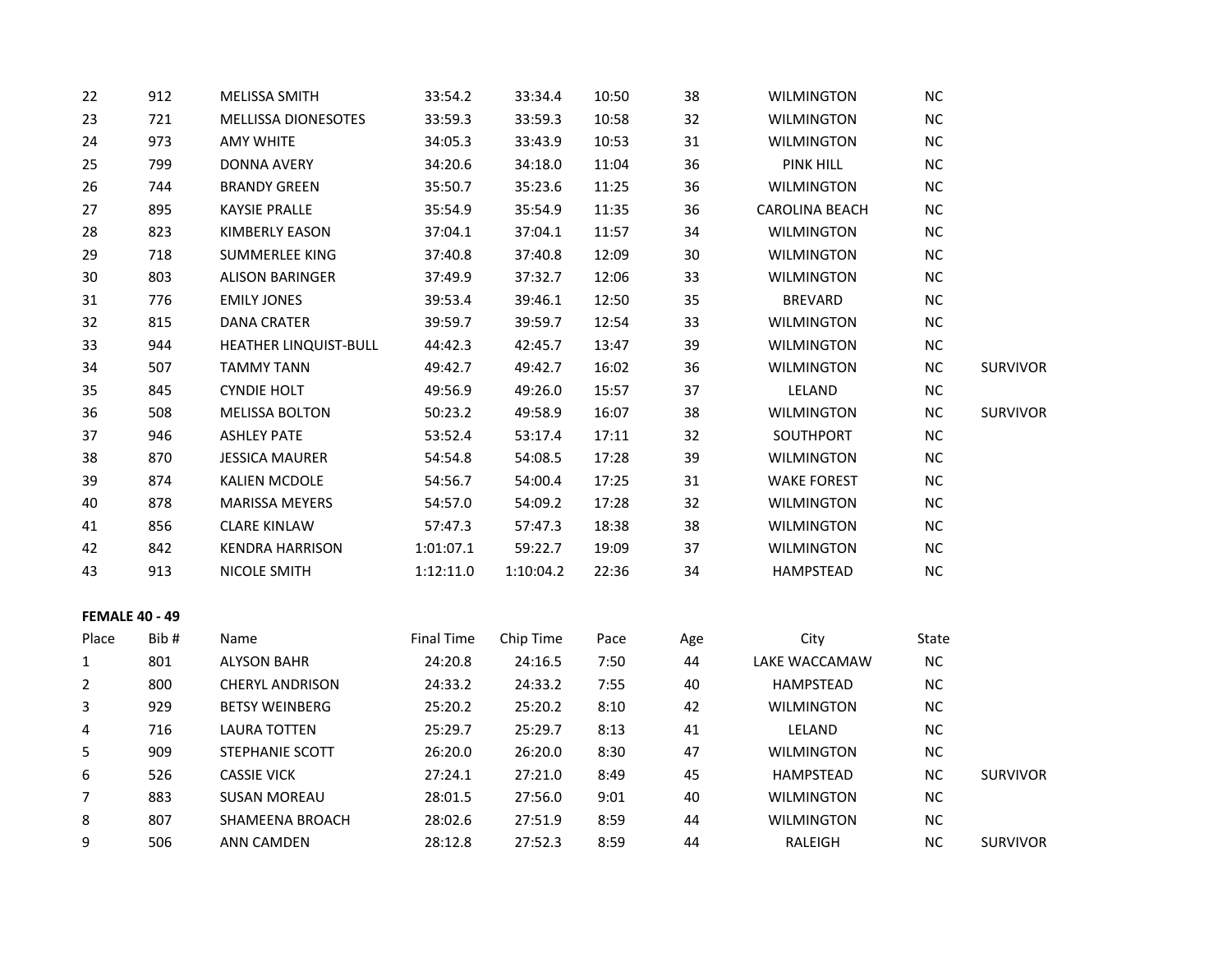| 10                    | 762  | DONELLA SEGOVIANO        | 30:32.2           | 30:23.2   | 9:48  | 42  | JACKSONVILLE        | <b>NC</b> |                 |
|-----------------------|------|--------------------------|-------------------|-----------|-------|-----|---------------------|-----------|-----------------|
| 11                    | 793  | REBECCA WHIPKEY          | 31:17.7           | 30:57.5   | 9:59  | 41  | <b>BOGART</b>       | GA        |                 |
| 12                    | 820  | REBECCA DOSS             | 31:26.9           | 31:14.6   | 10:05 | 42  | <b>SUPPLY</b>       | <b>NC</b> |                 |
| 13                    | 871  | DEBORAH MCCORMICK        | 32:02.9           | 32:02.9   | 10:20 | 47  | <b>CHAPEL HILL</b>  | $NC$      |                 |
| 14                    | 729  | <b>VAUGHAN EVANS</b>     | 32:06.0           | 31:45.1   | 10:15 | 42  | <b>CHAPIN</b>       | SC        |                 |
| 15                    | 817  | JENNY DAVIS              | 32:11.9           | 32:11.9   | 10:23 | 42  | <b>WILMINGTON</b>   | <b>NC</b> |                 |
| 16                    | 963  | <b>NATALIE CLARK</b>     | 32:17.1           | 31:48.5   | 10:15 | 49  | SHALLOTTE           | <b>NC</b> |                 |
| 17                    | 943  | <b>BETH HICKS</b>        | 32:18.7           | 31:50.3   | 10:16 | 40  | SHALLOTTE           | <b>NC</b> |                 |
| 18                    | 922  | <b>BRENDA VESLIGAJ</b>   | 33:39.5           | 33:10.1   | 10:42 | 46  | <b>WILMINGTON</b>   | $NC$      |                 |
| 19                    | 964  | <b>CINDIA DORN</b>       | 35:07.4           | 34:59.0   | 11:17 | 45  | <b>CHINQUAPIN</b>   | $NC$      |                 |
| 20                    | 798  | <b>JENNIFER DOUGLASS</b> | 35:17.4           | 35:17.4   | 11:23 | 42  | APEX                | $NC$      |                 |
| 21                    | 809  | MELISSA CARUSO           | 35:17.6           | 35:17.6   | 11:23 | 47  | RALEIGH             | <b>NC</b> |                 |
| 22                    | 936  | CAROL COLLINS            | 36:00.8           | 35:35.3   | 11:29 | 48  | <b>OAK ISLAND</b>   | <b>NC</b> |                 |
| 23                    | 835  | LORI GULOTTA             | 36:02.1           | 35:39.6   | 11:30 | 47  | WAXHAW              | NC        |                 |
| 24                    | 861  | PAULA LEMPART            | 36:02.3           | 35:41.1   | 11:31 | 47  | <b>CHAPEL HILL</b>  | $NC$      |                 |
| 25                    | 917  | <b>JENNIFER TAYLOR</b>   | 37:42.8           | 37:42.8   | 12:10 | 42  | <b>SIMS</b>         | $NC$      |                 |
| 26                    | 969  | <b>MARY KAYLER</b>       | 38:00.4           | 37:53.7   | 12:13 | 43  | LELAND              | <b>NC</b> |                 |
| 27                    | 504  | RONDA HALLENBECK         | 39:33.0           | 39:10.3   | 12:38 | 48  | GOLDSBORO           | <b>NC</b> | <b>SURVIVOR</b> |
| 28                    | 740  | RHONDA BEISTEL           | 40:31.1           | 40:31.1   | 13:04 | 40  | <b>WILMINGTON</b>   | NC        |                 |
| 29                    | 838  | <b>NOELLE HALL</b>       | 41:27.8           | 41:27.8   | 13:22 | 43  | <b>ELM CITY</b>     | $NC$      |                 |
| 30                    | 523  | SHERRY COWAN             | 41:37.6           | 40:43.1   | 13:08 | 41  | <b>HUBERT</b>       | $NC$      |                 |
| 31                    | 971  | <b>CHARLENE CLIBORNE</b> | 42:21.5           | 42:21.5   | 13:40 | 45  | <b>CASTLE HAYNE</b> | $NC$      |                 |
| 32                    | 769  | <b>SHARON KIVETT</b>     | 47:12.1           | 45:57.3   | 14:49 | 44  | <b>GREENSBORO</b>   | $NC$      |                 |
| 33                    | 915  | LISA SOHASKEY            | 49:42.1           | 49:40.4   | 16:01 | 40  | <b>WILMINGTON</b>   | <b>NC</b> |                 |
| 34                    | 808  | <b>KATINA BUCK</b>       | 53:30.9           | 53:30.9   | 17:15 | 41  | <b>BEAUFORT</b>     | $NC$      |                 |
| 35                    | 705  | <b>TAMMY MCCLUNG</b>     | 57:43.0           | 56:41.6   | 18:17 | 48  | <b>WILMINGTON</b>   | <b>NC</b> |                 |
| 36                    | 898  | PATTI RIDDLE             | 57:57.6           | 57:19.8   | 18:29 | 40  | WILMINGTON          | <b>NC</b> |                 |
| 37                    | 516  | <b>SUSAN LASSITER</b>    | 1:12:13.0         | 1:10:04.5 | 22:36 | 42  | HAMPSTEAD           | $NC$      | <b>SURVIVOR</b> |
| <b>FEMALE 50 - 59</b> |      |                          |                   |           |       |     |                     |           |                 |
| Place                 | Bib# | Name                     | <b>Final Time</b> | Chip Time | Pace  | Age | City                | State     |                 |
| $\mathbf{1}$          | 931  | SONJA WILLIAMS           | 25:42.9           | 25:42.9   | 8:17  | 51  | JACKSONVILLE        | $NC$      |                 |
| $\overline{2}$        | 518  | KARIN LEVESQUE           | 25:55.8           | 25:42.1   | 8:17  | 57  | <b>FAYETTEVILLE</b> | <b>NC</b> | <b>SURVIVOR</b> |
| 3                     | 756  | ANGELA MALLARD           | 27:36.2           | 27:20.9   | 8:49  | 51  | <b>MAYSVILLE</b>    | <b>NC</b> |                 |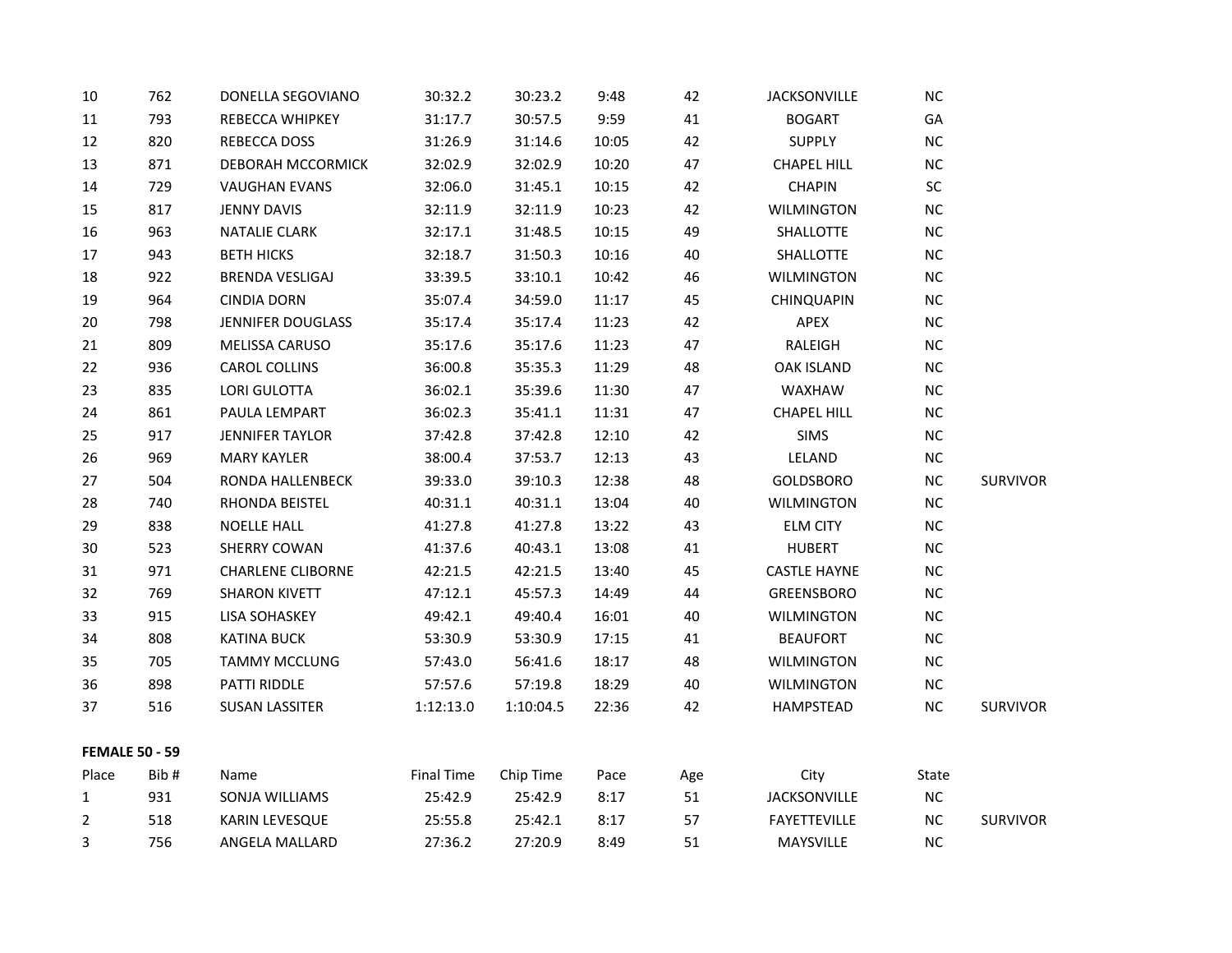| 4                     | 897  | <b>JACQUELINE RASMUSSEN</b> | 27:54.9           | 27:54.9   | 9:00  | 54  | JACKSONVILLE        | <b>NC</b> |                 |
|-----------------------|------|-----------------------------|-------------------|-----------|-------|-----|---------------------|-----------|-----------------|
| 5                     | 525  | <b>KATHY HELAK</b>          | 28:32.6           | 28:32.6   | 9:12  | 59  | <b>WILMINGTON</b>   | <b>NC</b> | <b>SURVIVOR</b> |
| 6                     | 935  | <b>CINDY BRITTAIN</b>       | 28:34.8           | 28:09.4   | 9:05  | 51  | SOUTHPORT           | <b>NC</b> |                 |
| 7                     | 927  | <b>SHARON WAMPLER</b>       | 28:54.2           | 28:49.7   | 9:18  | 53  | CHAMPAIGN           | IL        |                 |
| 8                     | 920  | <b>SUSAN VALIANTE</b>       | 29:26.7           | 29:23.3   | 9:29  | 52  | <b>HOLLY RIDGE</b>  | <b>NC</b> |                 |
| 9                     | 949  | LYNETTE PINKSTON            | 30:47.6           | 30:47.6   | 9:56  | 54  | <b>OAK ISLAND</b>   | $NC$      |                 |
| 10                    | 821  | LYNN DOWDY                  | 31:17.0           | 31:14.9   | 10:05 | 51  | <b>CLAYTON</b>      | <b>NC</b> |                 |
| 11                    | 812  | <b>KAREN CHODNICKI</b>      | 33:31.8           | 33:27.2   | 10:47 | 59  | <b>HAPSTEAD</b>     | <b>NC</b> |                 |
| 12                    | 519  | <b>NANCY PETERS</b>         | 34:39.2           | 34:36.9   | 11:10 | 57  | <b>WILMINGTON</b>   | $NC$      | <b>SURVIVOR</b> |
| 13                    | 757  | PAMELA MAROVICH             | 35:07.0           | 34:58.3   | 11:17 | 51  | <b>JACKSONVILLE</b> | $NC$      |                 |
| 14                    | 522  | KIMBERLY ADAMS              | 35:11.8           | 35:00.9   | 11:17 | 59  | <b>WILMINGTON</b>   | $\sf NC$  |                 |
| 15                    | 956  | <b>TANDY MELLARD</b>        | 35:13.8           | 35:08.6   | 11:20 | 54  | <b>AUSTIN</b>       | TX        |                 |
| 16                    | 970  | <b>MARY KELLEY</b>          | 35:44.5           | 35:12.9   | 11:21 | 58  | RALEIGH             | NC        |                 |
| 17                    | 750  | <b>CINDI SEMKEN</b>         | 35:50.6           | 35:50.6   | 11:34 | 50  | <b>WILMINGTON</b>   | $NC$      |                 |
| 18                    | 763  | LYNN SMOKOVICH              | 37:00.8           | 36:34.4   | 11:48 | 55  | <b>JACKSONVILLE</b> | <b>NC</b> |                 |
| 19                    | 505  | LISHA AKERS                 | 37:13.2           | 36:46.6   | 11:52 | 51  | <b>BURLINGTON</b>   | $\sf NC$  | <b>SURVIVOR</b> |
| 20                    | 755  | <b>GAYLA MACMILLAN</b>      | 40:42.2           | 40:42.2   | 13:08 | 55  | <b>WILMINGTON</b>   | <b>NC</b> |                 |
| 21                    | 911  | <b>SUSAN SINCLAIR</b>       | 42:04.0           | 41:37.0   | 13:25 | 55  | <b>KURE BEACH</b>   | $\sf NC$  |                 |
| 22                    | 864  | <b>MARTHA LJUNG</b>         | 42:23.4           | 41:53.8   | 13:31 | 50  | <b>WILMINGTON</b>   | $NC$      |                 |
| 23                    | 524  | <b>CAROL KONICKI</b>        | 44:01.9           | 44:01.9   | 14:12 | 58  | <b>WILMINGTON</b>   | $NC$      |                 |
| 24                    | 513  | LIZ FISHER                  | 46:26.5           | 45:43.5   | 14:45 | 56  | <b>WILMINGTON</b>   | $\sf NC$  | <b>SURVIVOR</b> |
| 25                    | 704  | <b>LISA HARLOFF</b>         | 48:47.1           | 48:47.1   | 15:44 | 50  | RALEIGH             | $NC$      |                 |
| 26                    | 789  | <b>KAREN RODENHEISER</b>    | 52:28.3           | 51:50.7   | 16:43 | 53  | LELAND              | $NC$      |                 |
| 27                    | 754  | <b>DEANNA FORSYTH</b>       | 55:03.1           | 54:12.8   | 17:29 | 56  | <b>JACKSONVILLE</b> | $NC$      |                 |
| 28                    | 955  | <b>MARY HERRING-LEE</b>     | 57:29.5           | 56:34.4   | 18:15 | 55  | GARLAND             | $NC$      |                 |
| 29                    | 848  | <b>MARYANN HUFF</b>         | 58:16.0           | 56:45.8   | 18:18 | 53  | <b>WILMINGTON</b>   | NC        |                 |
| 30                    | 747  | <b>JULIE ORR</b>            | 1:01:02.8         | 59:37.5   | 19:14 | 57  | <b>WILMINGTON</b>   | <b>NC</b> |                 |
| <b>FEMALE 60 - 69</b> |      |                             |                   |           |       |     |                     |           |                 |
| Place                 | Bib# | Name                        | <b>Final Time</b> | Chip Time | Pace  | Age | City                | State     |                 |
| $\mathbf{1}$          | 859  | <b>KRYSTAL KRUPP</b>        | 25:53.5           | 25:42.4   | 8:17  | 61  | SOUTHPORT           | $NC$      |                 |
| 2                     | 968  | PAM FISHEY                  | 30:33.6           | 30:02.8   | 9:41  | 62  | CARY                | NC        |                 |
| 3                     | 881  | PHYLLIS MILLER              | 31:34.4           | 31:34.4   | 10:11 | 67  | <b>WILMINGTON</b>   | $NC$      |                 |
| 4                     | 928  | <b>SUSAN WATSON</b>         | 32:32.5           | 32:23.3   | 10:27 | 60  | <b>HAMPSTEAD</b>    | <b>NC</b> |                 |
|                       |      |                             |                   |           |       |     |                     |           |                 |